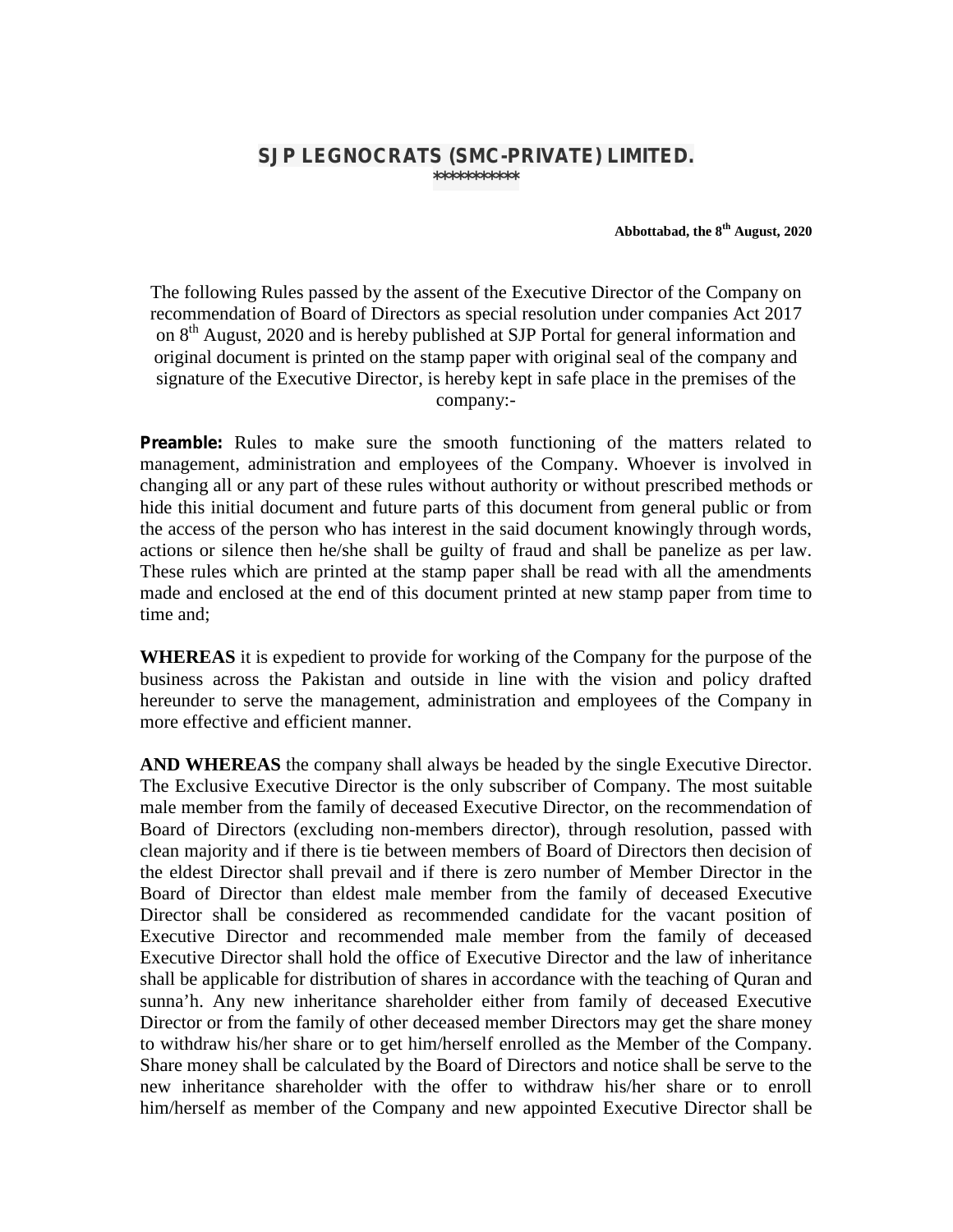bound to distribute the share money on the application for "transfer of shares or other securities" within one year time till then he/she shall be consider as creditor of the company and Company shall issue him/her the certificate accordingly. Nominee Directors shall manage the affairs of the company as a trustee, till appointment of new Executive Director. Question of succession shall be decided by the competent court.

**AND WHEREAS** the company shall always be partner with the ALLAH Subhana wa Ta'ala (GOD) therefore 2% of the total profit of the company till  $31<sup>st</sup>$  July 2022 and afterwards 4% of total profit of the company shall always be spent in the name of ALLAH Subhana wa Ta'ala (GOD) which shall be proper, documented and auditable and shall be managed through Board of Directors. The income in result of this partnership shall be stored in company's "WELFARE FUND" which shall be exclusively used for the purpose of this partnership.

**AND WHEREAS** the company shall manage the Mutual Board of Director's Fund and ensure the transparency in distribution of said fund. Executive Director shall be the final authority to disperse Mutual Board of Director's Fund and if the position of the Executive Director is vacant due to any reason the said funds should not be dispersed till appointment of new officer in the office of Executive Director. The position of Chief Executive Officer must not be vacant for more then three months from the date of office vacation and in case of longer period the most eldest non-member Director of the Company shall hold the office of Chief Executive Officer till the appointment of new Officer and the Amount in Director's Fund will be equally distributed among the non members of the board of Directors.

**AND WHEREAS** nobody is authorized, either the member directors of the company or any natural or artificial person who have control over the "Actual Profit of the Company" to withdraw or to utilize "Actual Profit of the Company" except for purchasing of new assets in the name of the company or for advertisement of the product or services of the company till  $31<sup>st</sup>$  July 2022.

It is hereby enacted as follows:—

**1. Short title, extent, commencement and application.—** (1) These Rules may be called the SJP Management, Administration and Services Rules, 2020.

(2) These rules are applicable to the Executive Director and its successors, Member Directors and its successors, non-member Directors, Chief Executive Officer, Executive Operations, Legal Market Executives and the employees.

(3) Preamble and the rule 2 (b) and 2(s) shall be enforced and shall never be amended or repealed through any process or through any resolution (normal or special) passed by anyone including Executive Director along with any rule which directly effect the motive behind the preamble of the rules and rule 2 (b) and 2(s).

(4) It shall come into force at once.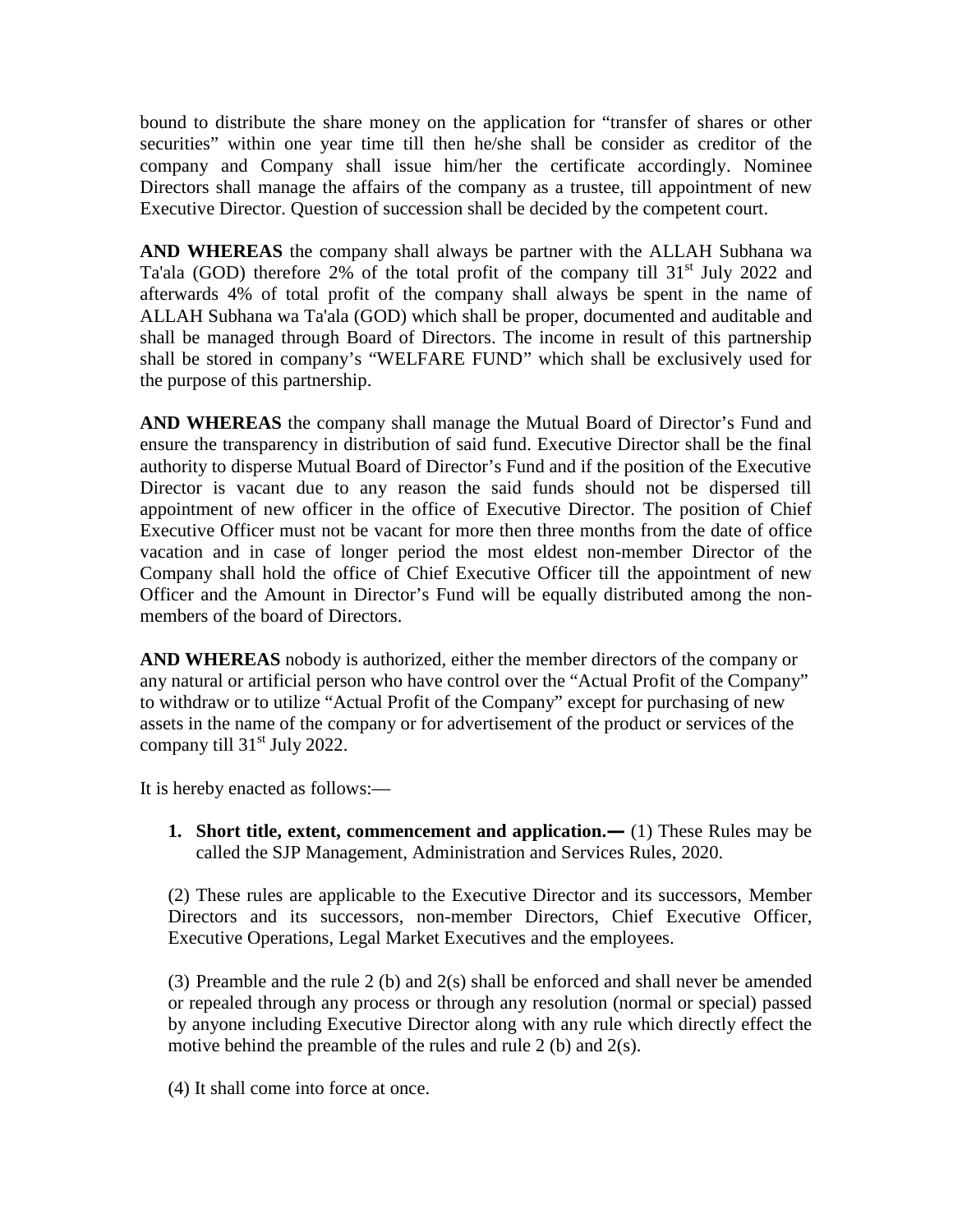**2. Definitions.—** In these Rules, unless there is anything repugnant in the subject or context,—

(a) "Company" means the SJP Legnocrats (SMC-Private) Limited incorporated with Securities and Exchange Commission of Pakistan under Companies Act 2017

(b) "Exclusive Executive Director" means Mr. Fakhir Ali S/O Mansoor Ali registered as first subscriber of the Company with Securities and Exchange Commission of Pakistan

(c) "Executive Director" means the Exclusive Executive Director or the person appointed as Executive Director who works on behalf of all other members and subscribers of the Company and getting his Amount in Director's Fund along with 5% as "Executive Director FEE" on every sale as well as on executive sale in the Company and 15% commission on every direct sales

(d) "Chief Executive Officer" means the person appointed as Chief Executive of the Company

(e) "Director" means the person appointed as the non-member and member Director of the Company and who are not the Chief Executive officer and Executive Director of the Company. Only non-member Director shall get Amount in Director's Fund whereas member Director or members/subscribers of the company shall not act as the Executives of the Company hence shall not get any financial benefit in form of salary, allowance or commission etc. they shall only be eligible to get their share according to their subscription in the company as per law;

(f) "Executive Operations" mean the persons who are responsible to manage the hardcore sales, recovery and deployment teams of the Company or Secretary of the Company

(g) "Legal Market Executive" means the advocate who is the face of the Company in their respective Bar Association

(h) "Board of Directors" means the Executive Director, Chief Executive Officer and the member and non-member Directors of the Company including nominee Directors of the company

(i) "Mutual Board of Director's Fund" means the 20% of the total remaining amount after calculating "Mutual Expenses Fund" received from the products and services of the company or through the products and services of companies, organization or firms engaged with the company through an agreement or joint venture etc. and these funds shall be calculated on  $15<sup>th</sup>$  day of each month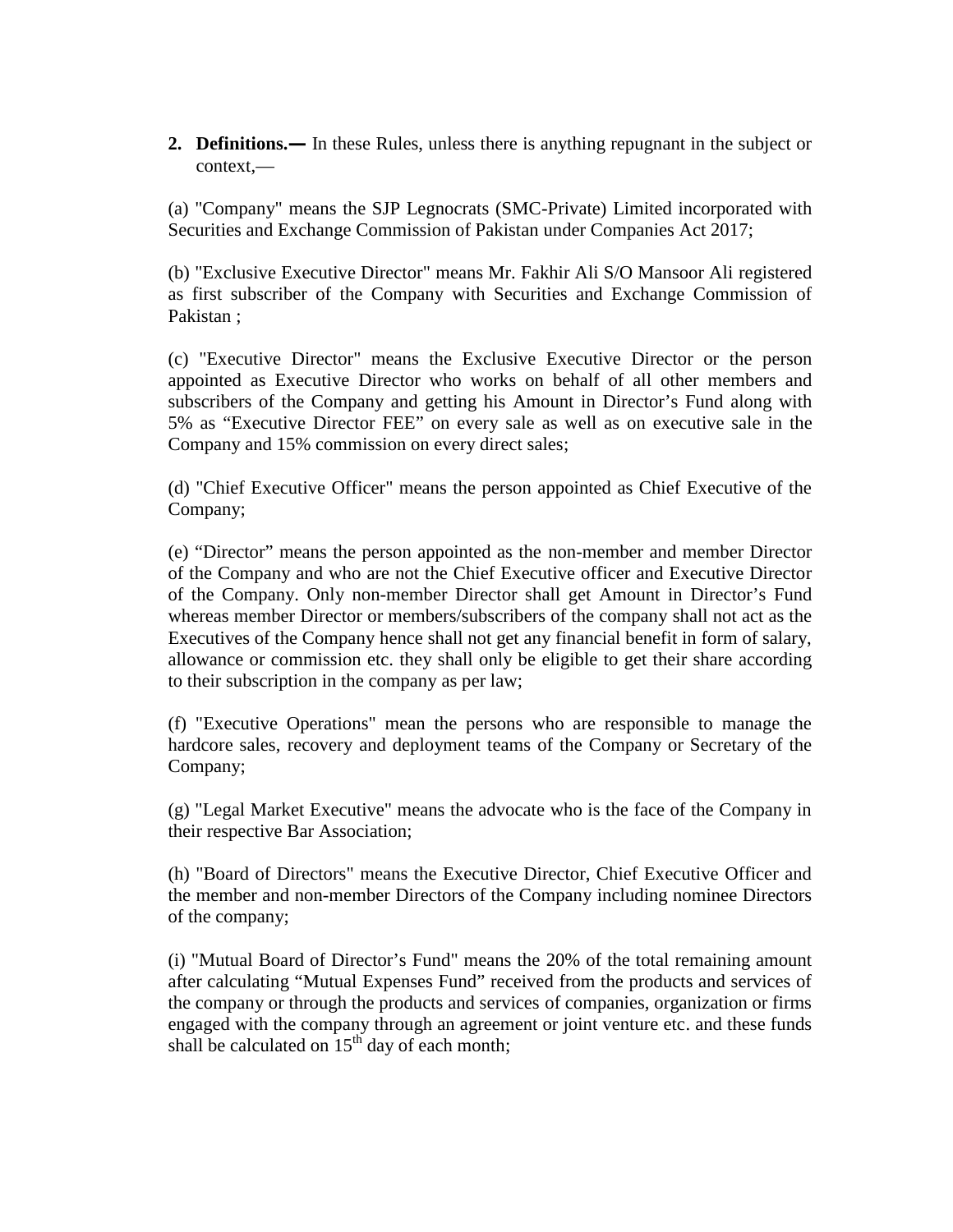(j) " Amount in Director's Fund" means the *Mutual Board of Director's Fund* divided by the total number of persons in the *Board of Directors* excluding member Directors of the Company whereas nominee directors shall not be consider as non member Director of the company or no non-member director can be appointed as nominee director in the Company

(k) " Sales" means the revenue generated in result of signing of SLA or MOU for the product and services of the company or the products and services of companies, organization or firms engaged with the company through an agreement or joint venture etc.

(l) " Executive Sales" means the revenue generated by the Company through any means other than signing of SLA or MOU for the product and services of the company or the products and services of companies, organization or firms engaged with the company through an agreement or joint venture etc.

(m) "Direct Sales" means the Sales mature by the officer or employee himself

(n) "Indirect Sales" means the Sales mature by a team member of the officer in charge

(o) "he/himself, she/herself" means the any natural person, irrespective of their gender.

(p) " SJP Portal" means the sjp.com.pk, just.pk, SJP Android applications and SJP IOS applications

(q) "Eldest/Youngest" means the age of person and not the seniority in the Company;

(r) "Commission" means the percentage of total amount received through a specific sale.

(s) "Male member from the family of deceased Executive Director" means male member from the family of deceased Executive Director who got succession certificate from the competent court.

(t) "Nominee Director" means person appointed as nominee directors in Securities and Exchange Commission of Pakistan.

(u) "Mutual Expenses Fund" means the 50% or 900000 (which ever is lesser) of the total amount received from the products and services of the company or through the products and services of companies, organization or firms engaged with the company through an agreement or joint venture etc. and this amount shall be payable for;

- i) Commission or salaries of the employees of the company
- ii) Travel and stay allowances for officers and employees of the company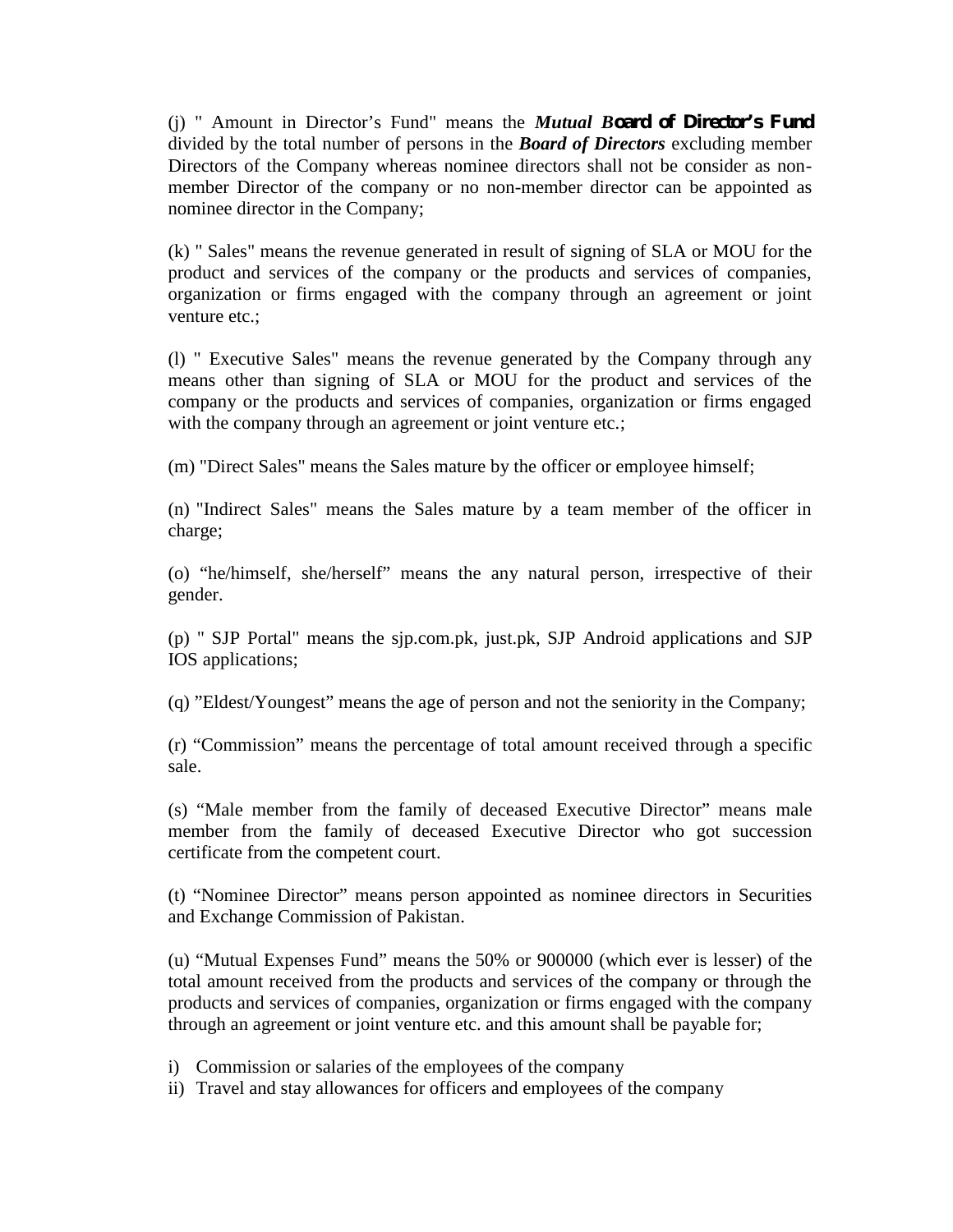iii) Contributions of EOBI

iv) Purchasing of computer hardware or fee for server or domain registration and renewal, certification, license or fee for any documentation etc.

v) Monthly office rent, utility bills and petty expenses.

vi) Promotions or advertisements in electronic, print or social mediums etc.

vii)Any other expenses excluding purchase of new assets, further investments or Director FEE etc.

Provided that funds shall be calculated on  $15<sup>th</sup>$  day of each month and can only be dispersed with the approval of the Chief Executive officer or the Executive Director of the Company

(v) "Actual Profit of the Company" means total income of the company minus "Mutual Expenses Fund" minus "Mutual Board of Director's Fund" minus "WELFARE FUND" minus "Executive Director FEE"

(w) "Service beneficiary fund" means three times of average of last 12 months "Amount in Director's Fund".

Provided that for the eligibility of *"service beneficiary fund"* ten years of continues service in the company is required and *"service beneficiary fund"* shall be paid from the "Actual Profit of the Company"

**3. Appointments, Termination, perk and privileges.—**

**(1) The Executive Director may appoint a Chief Executive Officer of the Company with following perk and privileges through a resolution passed by the Board of Directors.**

- (a) Amount in Director's Fund;
- (b) Registration in EOBI, full contribution to be paid by the company from the "Actual Profit of the Company" ;
- (c) 15% commission on every direct sales from Mutual Expenses Fund;

## **(2) Executive Director may also terminate the services and vacate the office of the Chief Executive Officer with following perk and privileges through a resolution passed by the Board of Directors.**

- (a) On Payment of amount which is equal to *"service beneficiary fund"* plus *"Amount in Director's Fund"* for the current month from Mutual Expenses Fund;
- (b) Any liability at Chief Executive Officer may be deducted from the payment mentioned in Rule 3 Sub-Rule 2 (a)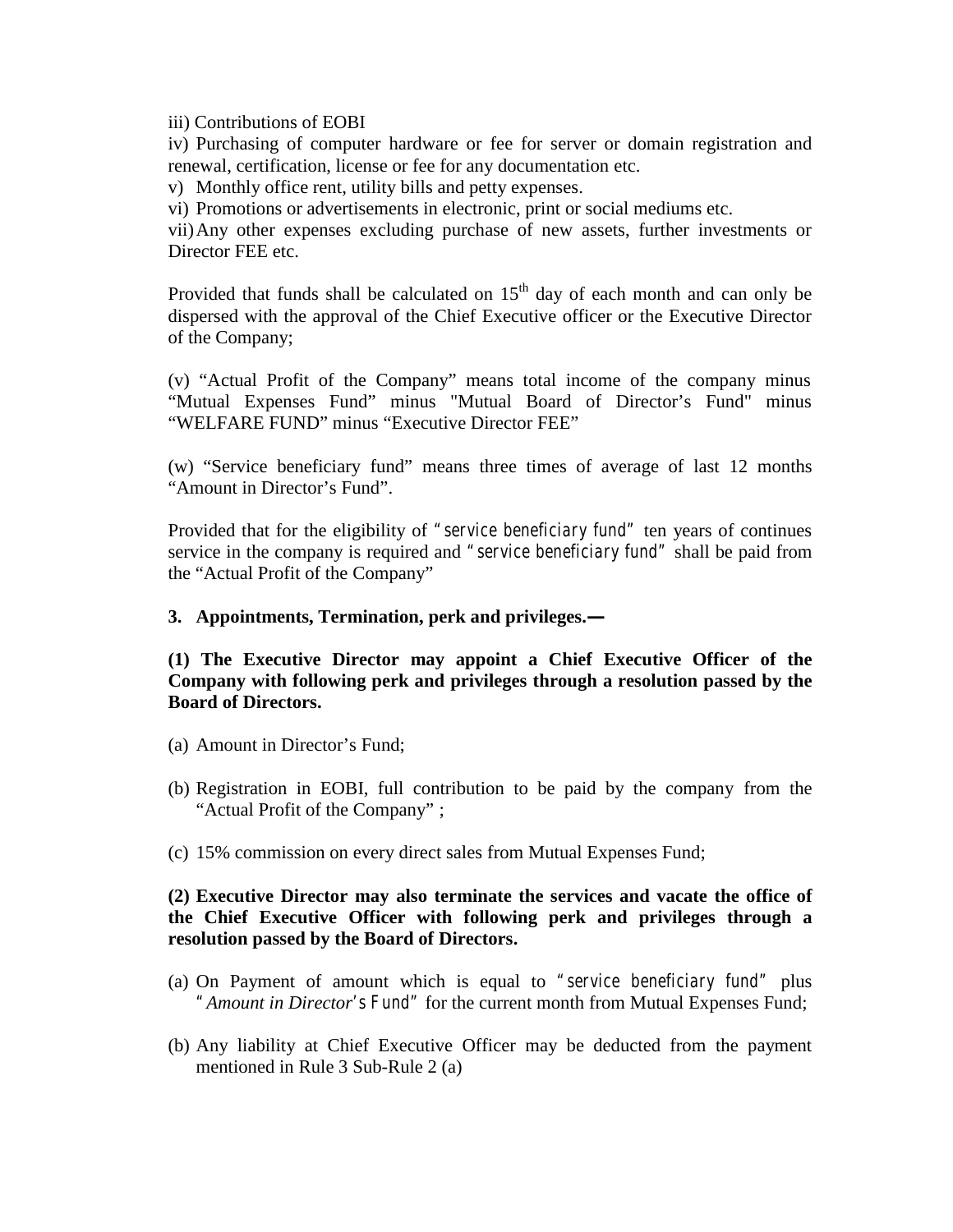**(3) The Executive Director may appoint as many non-member directors as may be necessary for efficient working of the Company on the recommendation of Chief Executive Officer with the approval of at least one of the member Director with following perk and privilege.**

(a) Amount in Director's Fund;

(b) Registration in EOBI, full contribution to be paid by the company from the "Actual Profit of the Company" from Mutual Expenses Fund;

(c) 15% commission on every direct sales from Mutual Expenses Fund.

**(4) Executive Director may also terminate the services and vacate the office of any non-member Director after consultation with Chief Executive Officer and with the approval of at least one of the member Director with following perk and privileges.**

(a) On Payment of amount which is equal to *"service beneficiary fund"* plus *"Amount in Director's Fund"* for the current month from Mutual Expenses Fund;

(b) Any liability at said Director may be deducted from the payment mentioned in Rule 3 Sub-Rule 4 (a)

**(5) The Chief Executive Officer may appoint as many officers for Executive Operations, Legal Market Executives and other staff of the Company as may be necessary for efficient working of the Company, on such terms and conditions as may be specified.**

(a) Chief Executive Officer may appoint officers for Executive Operations on Payment of Rupees up to 30,000/- including upto 15% commission on every direct sales, starting from the second client each month and up to 5% commission on every indirect sales from *"Mutual Expenses Fund"* and company may deduct the salary (wholly or partially) of specific month if officer fails to achieve the target of one sale or executive sale in that particular month;

(b) Chief Executive Officer may also appoint hardcore sales recovery and deployment teams on payment of up to 15% commission on every direct sale from *"Mutual Expenses Fund"*;

(c) Chief Executive Officer may appoint Legal Market Executive on placement of his/her profile without any charges on the top of the Gold members in the city of their appointment, in area of their practice and 15% discount on purchasing of digital reward point from the company. He may sell these reward point to their fellow lawyers for up-gradation of accounts and premium placements.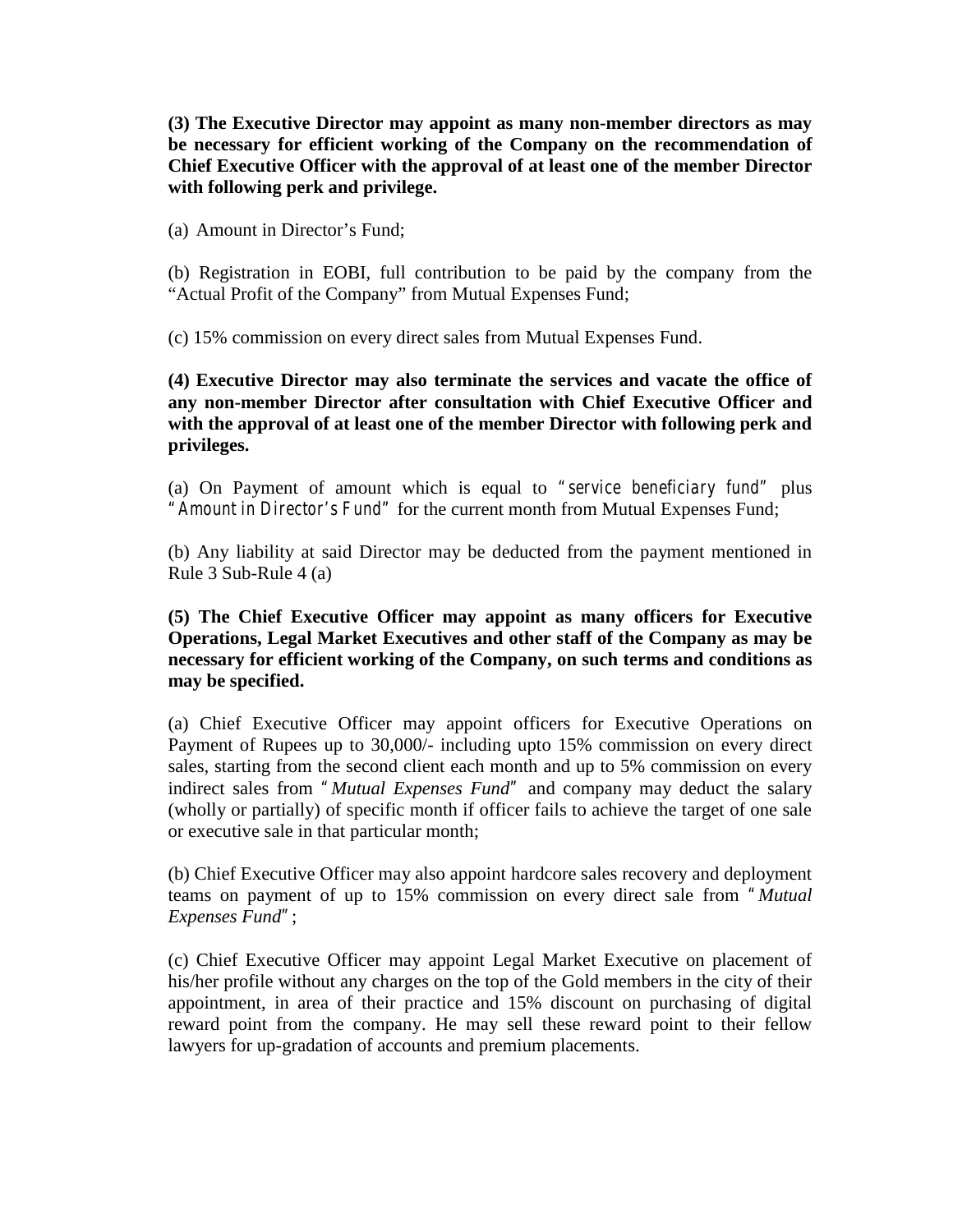Provided that the Legal Market Executives are not allowed to demand any money directly or indirectly from the company. They are only allowed to buy reward points from the Company with 15% discount and sell them to their fellow lawyers and further provided that every Tehsil must not have more than one Legal Market Executive.

Provided that any Legal Market Executive who will be involved in direct sales will also get 15% commissions as cash amount per sale from *"Mutual Expenses Fund".*

(d) And Chief Executive Officer may also appoint any other staff on market based salary from *"Mutual Expenses Fund"* but not higher than salary of Officers for Executive Operations (Executive Director may relax this rule in the interest of the Company).

## **(6) The Chief Executive Officer may also terminate the services and vacate the office of any officer whom he has authority to appoint under Rule 3 Sub-Rule 5 and may terminate any employee of the company.**

Provided that one month advance written notice shall be served to the Legal Market Executive before termination and the reward point shall not be convert into money. Further provided that all Legal Market Executives shall stand terminated if they do not register themselves again as Legal Market Executive and get the employment certificate from the Company within 2 months from the date of promulgations of these rules.

Provided that the approval of Executive Director will be required for re termination of any officer which was appointed by the Chief Executive Officer other than first time. This proviso is only applicable for officers and not for the employees of the company.

## **4. Power and Function of Executive Director.—** (1) The Executive Director shall ,—

- (a) Call Board of Directors meeting and set agenda of the meeting;
- (b) Inspect book of accounts of the Company;
- (c) Sign MOU's with any organization working within scope of business of Company;
- (d) Initiate inquiry against any Officer or Director of the Company;
- (e) Appoint, terminate, suspend and grant leaves etc to any officer or employee of the Company;
- (f) Withdraw or suspend any order passed by the Chief Executive Officer of the Company.
- (g) Announce any special allowance, perk and privileges for any or all members of the Board of Directors or any employee of the company.
- (h) Perform direct sales;
- (i) Give discount;
- (j) Sell/Call Back shares of the company with the approval of the Member Directors.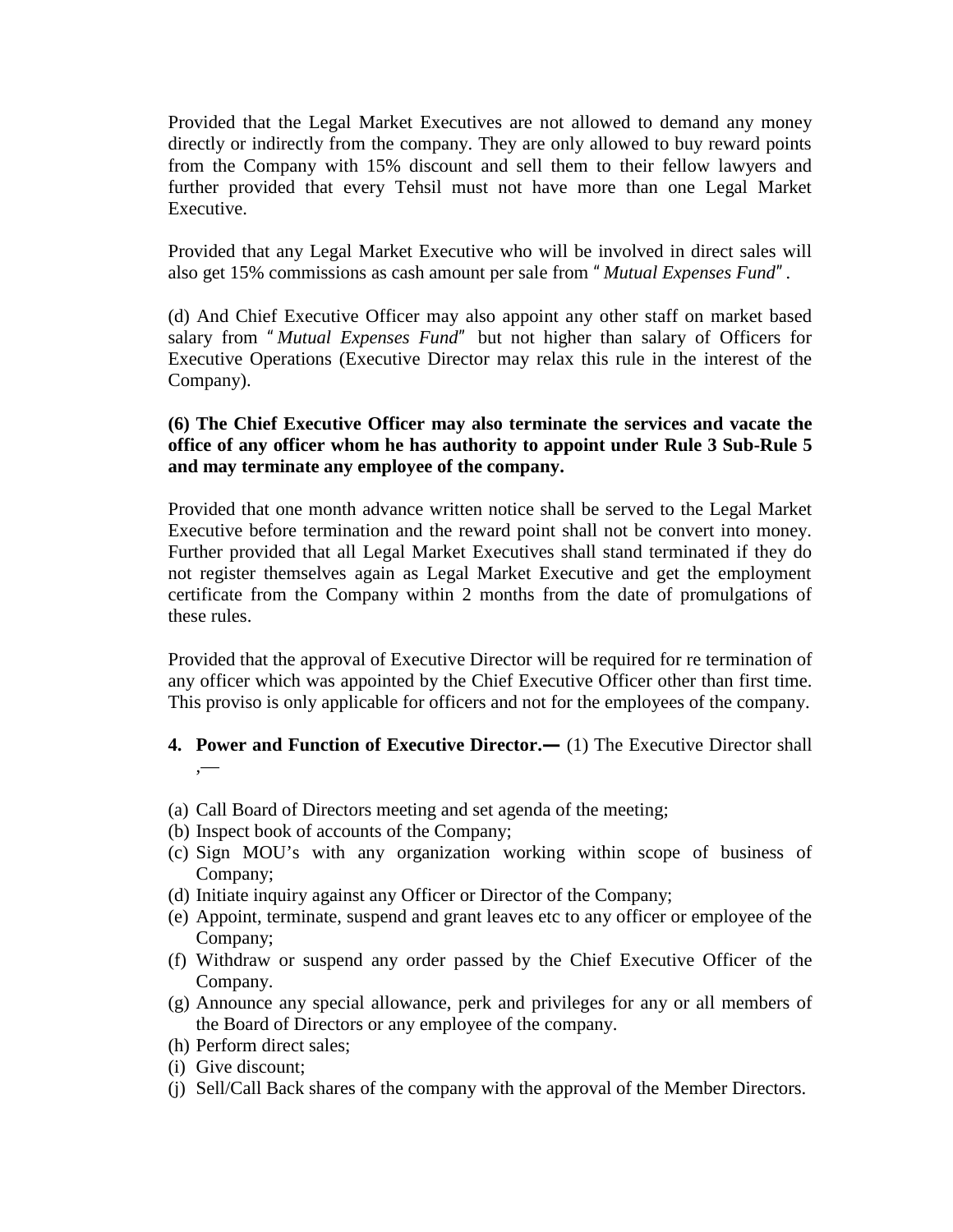- (k) And take any step, which he consider necessary for betterment in the business and reputation of the Company
- **5. Power and Function of Non-Member Director.—** (1) Any non-member Director shall ,—
- (a) Advice Executive Director to call Board of Directors meeting on any specific agenda;
- (b) Inspect book of accounts of the Company;
- (c) Advice Chief Executive Officer to initiate inquiry against any Officer of the Company;
- (d) Sign MOU's with any organization working within scope of the business of Company;
- (e) Open new gates for development and advancement in the business of the Company;
- (f) Design Electronic, Print and social media campaigns and ensure impressive brand promotions;
- (g) Ensure client satisfaction and collection of renewal fee and recovery amounts;
- (h) Assign any task or target to any officer or employee of the company;
- (i) Perform direct sales;
- (j) Give discount;
- (k) And take any step, which he consider necessary for betterment in the business and reputation of the Company
- **6. Power and Function of Member Director.—** (1) Any member Director shall ,—

(a) Advice Executive Director or Chief Executive Officer to call Board of Directors meeting on any specific agenda;

(b) Attend the meetings and pass resolutions for appointment of Executive Director, member Directors and distribution of share money to the newly inheritance members of the Company or to enroll them as a member director of the company;

(c) Attend the Board of Directors meeting, participate in decisions making and give their opinion or recommendation for any resolution etc.

(d) Cost their vote to appoint new member Director or terminate any member Director except Executive Director.

**7. Power and Function of Chief Executive Officer.—** (1) The Chief Executive Officer shall ,—

(a) Advice Executive Director to call Board of Directors meeting on any specific agenda;

- (b) Inspect book of accounts of the Company;
- (c) Initiate inquiry against any Officer of the Company;

(d) Appoint, terminate, suspend and grant leaves etc to any officer or employee of the Company;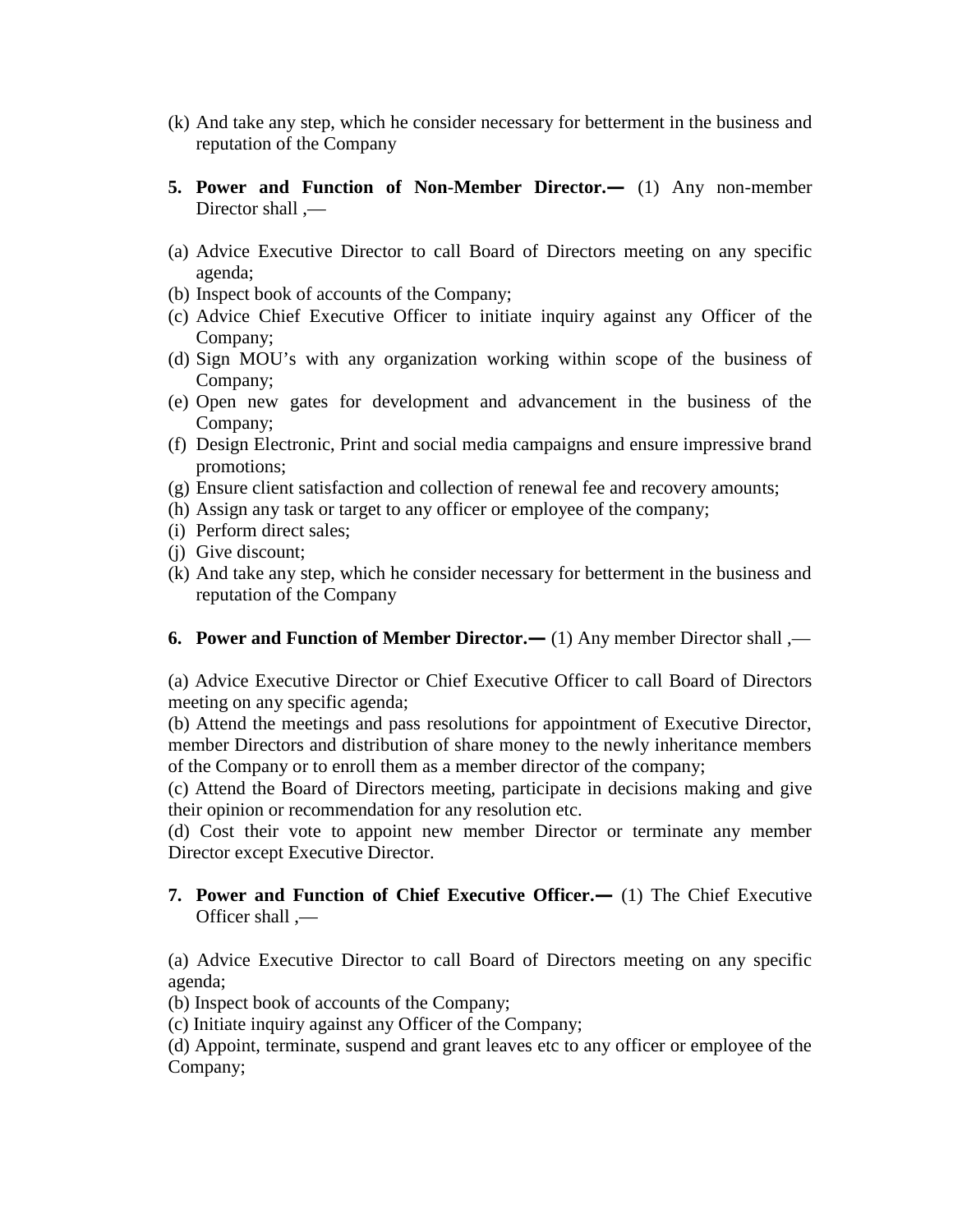(e) Announce any special allowance, perk and privileges for any or all employee of the company.

- (f) Sign MOU's with any organization working within scope of business of Company;
- (g) Assign any task or target to any officer or employee of the company;
- (h) Perform direct sales;

(i) Give discount;

(j) Open new offices and branches of the Company within Pakistan and outside;

(k) Look after the assets and trade marks of the Company;

(l) Registration and renewal of services, certificates and licenses of the Company;

(m) Maintain the servers of the SJP Portal and ensure their 24/7 uptime availability;

(n) Manage Customer Support Team;

(o) Ensure client satisfaction and collection of renewal fee and recovery amounts;

(p) And take any step, which he consider necessary for betterment in the business and reputation of the Company

**8. Power and Function of Officer of Executive Operations.—** (1) The Executive Operations shall ,—

(a) Appoint hardcore sales and recovery teams with the consent of Chief Executive Officer on payment of up to 15% commission on every direct sale;

(b) Perform direct sales;

(c) Give discount with the previous approval of the Chief Executive Officer;

(d) Deploy Servers in the premises of their client matured either through direct or indirect sales.

(e) Sign Service Level Agreements with any organization working within scope of business of Company;

(f) And take any step, which he consider necessary for betterment in the business and reputation of the Company

**9. Power and Function of Board of Directors—** (1) Meeting for the board of Directors shall be called by the Executive Director (Nominee of the Executive Director in the absence of the Executive Director) or the Chief Executive Officer. 15 days advance notice shall be served on the SJP Portal regarding date, time, place and agenda of the meeting. Any number of members, non-members or both, who attend the meeting upon notice shall form a quorum, Simple majority of the quorum shall be required to pass any resolution or to take any decision and if there is tie then the decision of the Executive Director shall prevail and in absence of Executive Director the decision of the most eldest Director of the company shall prevail. Board of Directors shall:—

(a) Pass resolution to insert, amend or repeal any part of these rules except rule 1(3);

(b) Pass resolution to change or to add something new in the scope of the business of the Company;

(c) Pass resolution for agreement or joint venture etc. with any other company, organization or firm etc.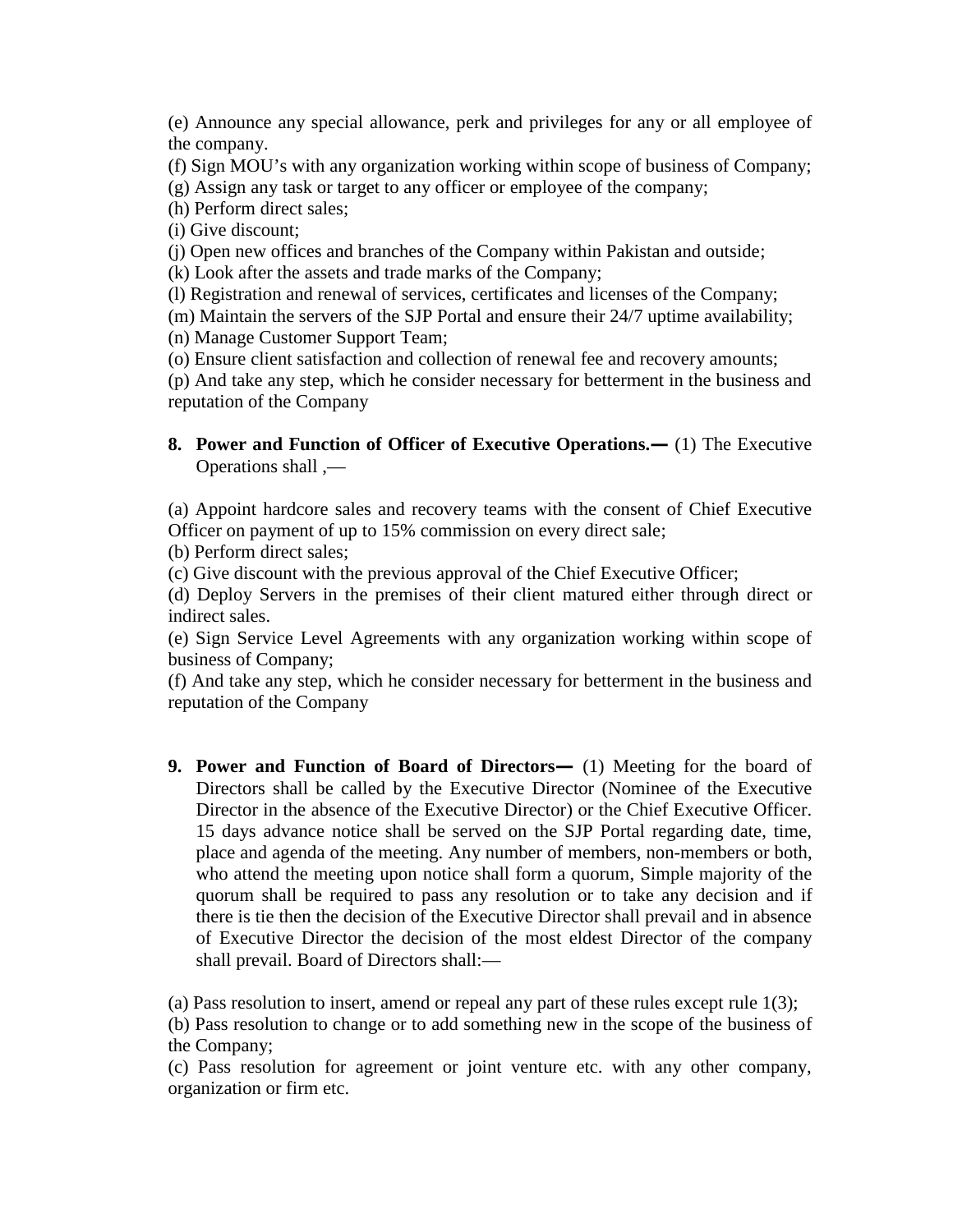(d) Pass resolution to suspend, terminate or modify the agreements with other companies, organizations and firms etc.

(e) Non-members of Board of Director shall create ideas, master plans, and documentations and prepare grounds for the successful lunching of new products and services or promotion of new and existing products and services.

(f) Non-members of Board of Director shall supervise and inspect the internal and external audit;

(g) Non-members of Board of Director shall approve opening of new offices or branches within Pakistan and outside;

(h) Pass any resolution which deemed necessary for smooth functioning of the business of the Company;

(i) Pass any resolution to approve sale or Purchase of any asset of the company;

(j) Pass any resolution to payoff any labiality at the Company.

(k) Appoint or terminate member Director through open balloting process.

(l) And pass any resolution which deemed necessary for the smooth functioning, growth and reputation of the Company

Provided that the Board of Directors shall be chaired by the Executive Director, in his absence the Chief Executive Officer else the eldest Director of the Company.

Further provided that youngest non-member Director shall serve as the secretary of the Board of Directors.

- **10. Removal of Executive Director—** (1) Court may vacate the office of Executive Director on the application of any member Director or subscriber of the Company on any ground which court consider necessary in large interest of the Company. For appointment of new officer in the office of Executive Director of the Company, preamble of these rules shall be followed.
- **11. Traveling and stay allowance— (1) Company shall pay the traveling and stay** allowance to the Executive Director, Chief Executive Officer, non-members Directors and the officers for Executive Operations of the Company. Other officers and the employees shall not be eligible to get such allowances. Original receipt of payments shall be submitted to the Chief Executive Officer for reimbursement. These allowances are subject to the special movements for the business purpose only, with the previous approval of the Chief Executive Officer through email etc.
- **12. Working hours, leaves and progress reports—** (1) Six day per week and 9 to 5 shall be the working hours of the Company. 15 days medical leave is admissible once per year with salary. All non-member Directors, officers and the employees shall be eligible to get 2 leaves per month with the permission of the Chief Executive Officer and these leaves shall not be carry forward. Chief Executive Officer may deduct salary of any officer or employee due to negligence in working hours or leaves etc.